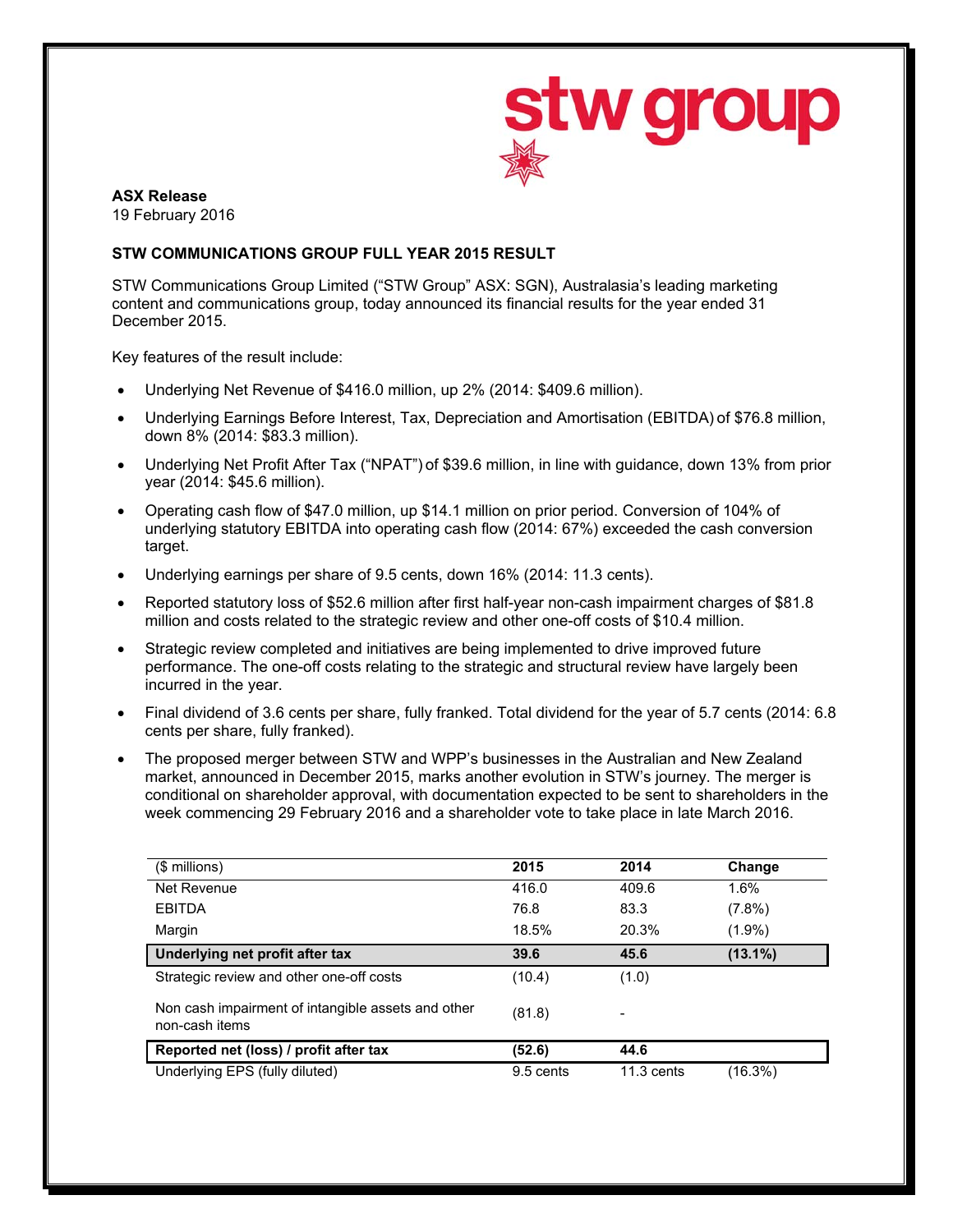

## **Summary of the result**

STW's Chief Executive Officer, Michael Connaghan, said: "In 2015, STW delivered underlying net revenue of \$416.0 million, up 1.6% on the prior period, at a respectable operating margin of 18.5% that translated to underlying net profit after tax of \$39.6 million, down 13% (2014: \$45.6 million). There is no doubt that 2015 was a challenging year for the Company with flat revenues and a decline in underlying earnings. We have, however delivered to our guidance provided in August 2015.

After a disappointing finish to 2014, the Company undertook a strategic and structural review during the course of 2015 and made tough decisions to restructure the business. We have implemented a number of initiatives designed to drive deeper engagement with each of our businesses, coupled with stronger financial and management oversight. The changes are designed to allow STW to meet the challenges faced in the current trading environment and to position STW for future growth. As a result we enter 2016 with a clear strategy and path to return to sustainable growth.

As already revealed in the 2015 first half results, STW incurred a number of one-off costs leading to a reported a loss of \$52.6 million for the year ended 31 December 2015. This loss is a result of non-cash impairment charges of \$81.8 million, and costs related to the strategic review and other one-off costs of \$10.4 million. These costs are non-recurring and the restructuring costs relating to the strategic review have largely been incurred in the year."

## **Proposed Merger with WPP's Australian and New Zealand businesses**

On 14 December 2015, STW Communications Group Limited announced that it had entered into an agreement, subject to certain conditions, to merge with substantially all of the Australian and New Zealand businesses of WPP plc.

2015 was a year in which the group redefined its strategy, management and operations. The proposed merger between STW and WPP, marks another evolution in STW's journey.

The proposed merger accelerates STW's strategy of delivering 100% of its clients' customer experience budgets and is expected to deliver substantial benefits for clients, employees and shareholders. Clients will benefit from a group that combines strong local market knowledge and access to international partners with iconic brands, tools, global reach and insights. Employees will benefit from broader opportunities to further develop their careers. Shareholders will benefit from material earnings per share accretion with the realisation of merger synergies and a strengthened balance sheet with reduced leverage metrics.

The merger involves STW acquiring the Australian and New Zealand WPP businesses from the WPP Group for an enterprise value of approximately \$512 million in return for the issue of 422,961,825 STW shares at a 30% premium to WPP, and STW assuming net debt of approximately \$125 million.

Following the merger, WPP will become the majority shareholder of STW, with a shareholding of 61.5% of STW's issued share capital (up from its current shareholding of 23.55%). Existing STW Shareholders will hold the remaining shares on issue in the combined group. STW also intends to change its name as part of the integration process to reflect the alignment of the parties' interests.

The merger is conditional on approval by STW Shareholders at an Extraordinary General Meeting to be held in late March 2016. If all conditions precedent are satisfied, the merger is expected to be completed early in the second quarter of 2016.